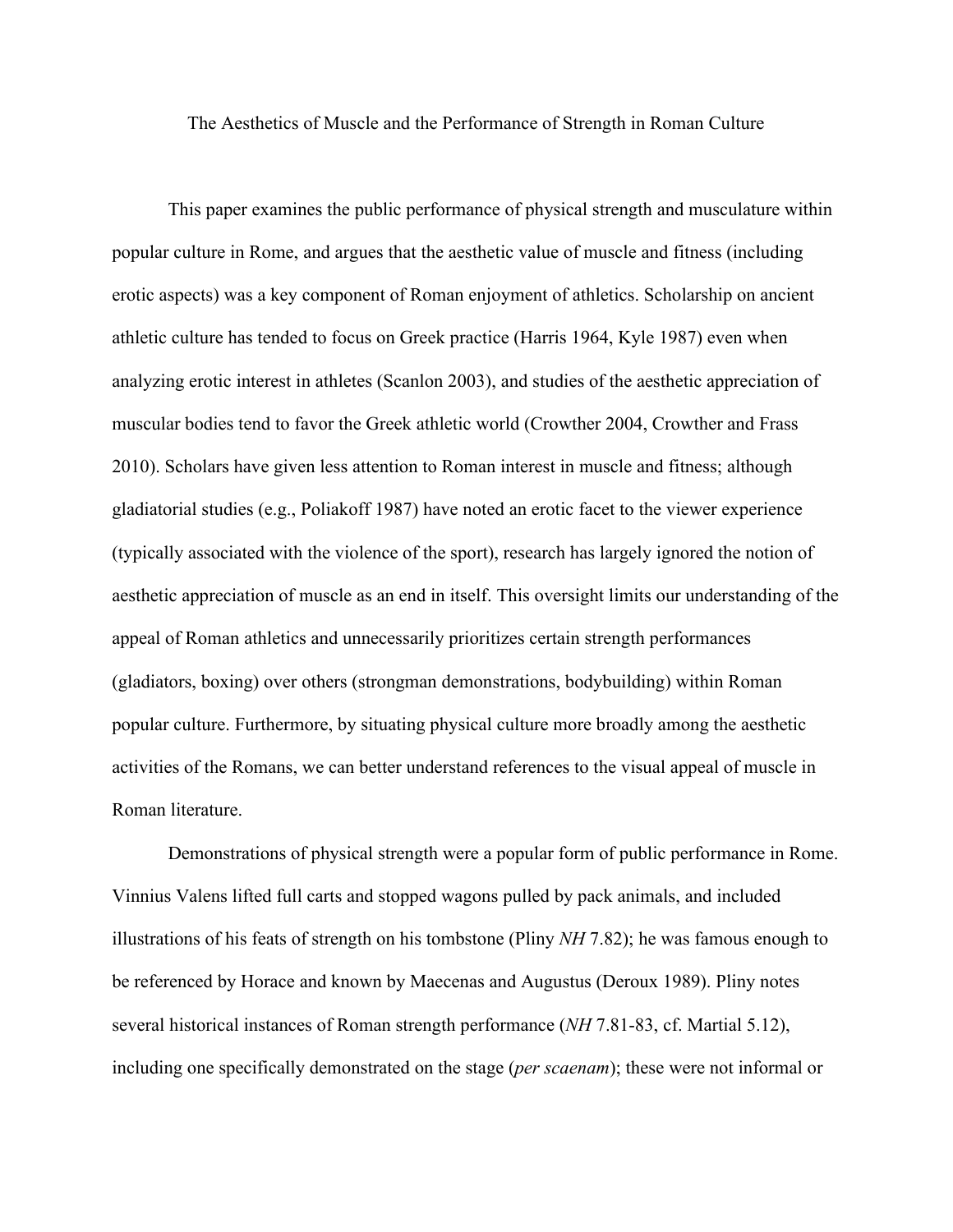impromptu deeds but legitimate public exhibitions. Varro also composed a work compiling such public examples of remarkable strength. One first century BCE Roman strongman, a Tritanus, was still famous centuries later as an exemplar of strength (*Hist. Aug.*, *Quad. Tyr.* 4.2-3). Even the Roman habit of exercising in the Campus Martius was understood as a public performance, comparable to the Muscle Beach phenomenon of midcentury America (which, as Wyke 1997 demonstrates, itself had classical pretensions).

These performances of strength were rooted in Roman aesthetic appreciation of musculature, which manifested itself in other ways (beyond traditional scholarly evidence like statuary). A popular Roman admiration for male muscle motivates comments by Quintilian (10.1.3) and Seneca (*Ep*. 80.2), and Cicero on multiple occasions (e.g. *Orator* 228, *De Off*. 1.144) admits that athletes' bodies can be aesthetically pleasing; Quintilian even mocks those who think athletes' muscular frames are gross and unnatural (12.10.41). Pliny records a strongman known for showing off impressive vasculature (*NH* 7.81) and mentions the growing practice of "throwing the neck back to show off the muscles of the chest" (*pectorosa cervicis repandae ostentatio*, *NH* 14.140). Simply put, many Romans liked to look at brawny bodies.

We can better understand the erotic attractions to men in Latin love poetry in light of this mainstream visual appeal of muscle. Scholars have previously noted the erotic longing directed toward athletic male bodies in various poems of Horace (Leach 1994, Oliensis 2007), which runs counter to scholarly assumptions about the ideal features of youths in pederastic relationships. Nappa 2018 wonders if Propertius 1.20's depiction of Hylas as a virile athlete yet passive participant in love with an older man may have reflected real life Roman practice, which in light of the subculture of strength performance in Propertius's time can be more confidently asserted. An analysis of physical culture at Rome which considers the aesthetic appeal of muscle and